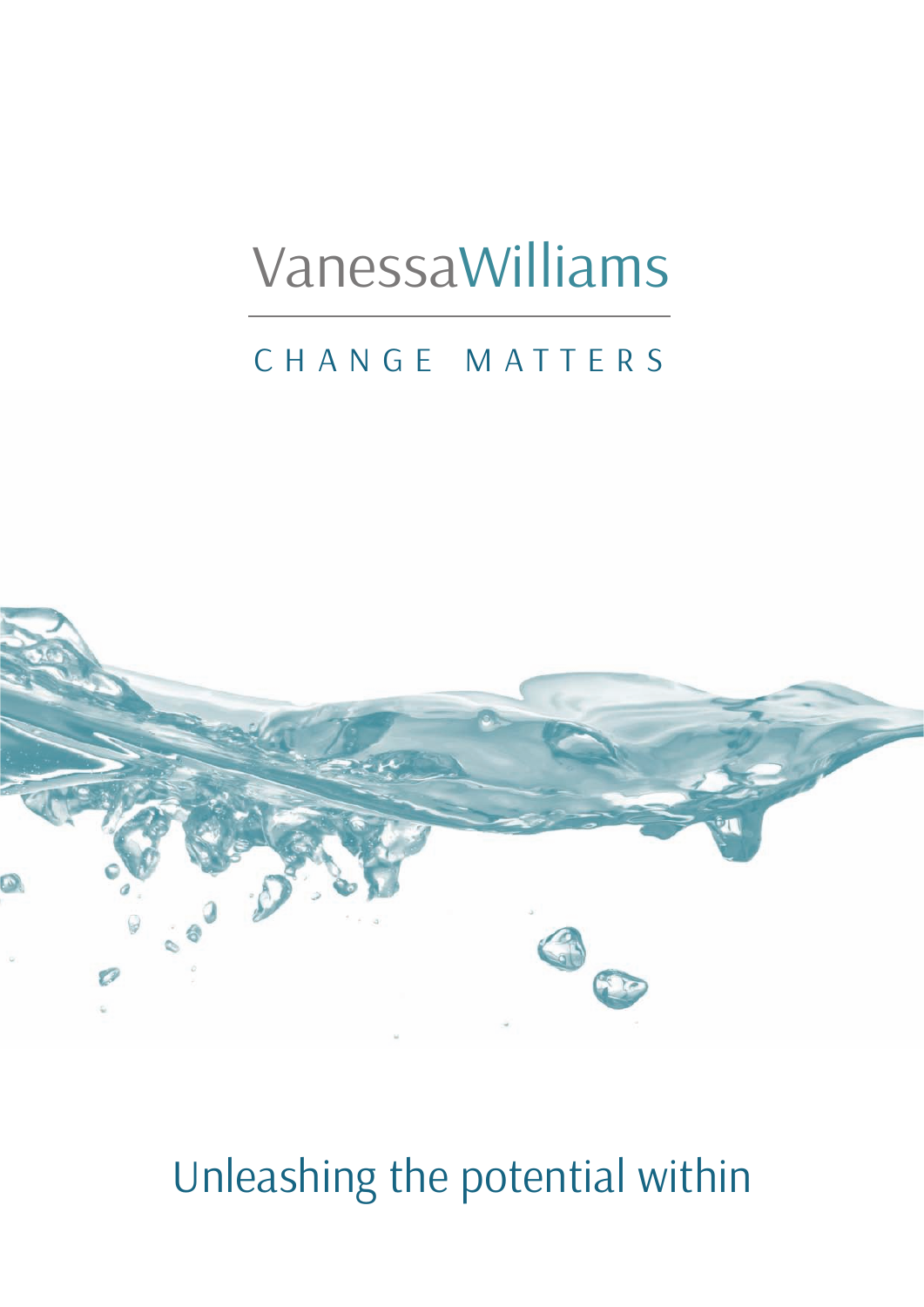

## The Williams Partnership is a business consultancy led by Vanessa Williams

Our approach is to start with 'stepping into your shoes' to find out what you want to address and the results you are after. From there, we design a bespoke solution to get you to where you want to be which is rooted in fresh thinking and influenced by our experience and knowledge.

Our aim is to help you break new ground to achieve the required results and to exceed your expectations.

Change can be hard. By working collaboratively with you, we can identify some of the forces at play, take steps to enable individuals transfer their learning and sustain the changes you seek to make.

We also collaborate with a network of talented consultants who work alongside us depending on the needs of the client and each specific assignment.

**These are some of the ways in which we can help you:-**

- **Influence, Impact and Relationship management**
- **Team development**
- **Leadership development**
- **Executive coaching**

These are some of the organisations we are proud to have worked with recently



#### MATCHTECH GROUP PLC

We offer powerful development solutions to your business issues that deliver results.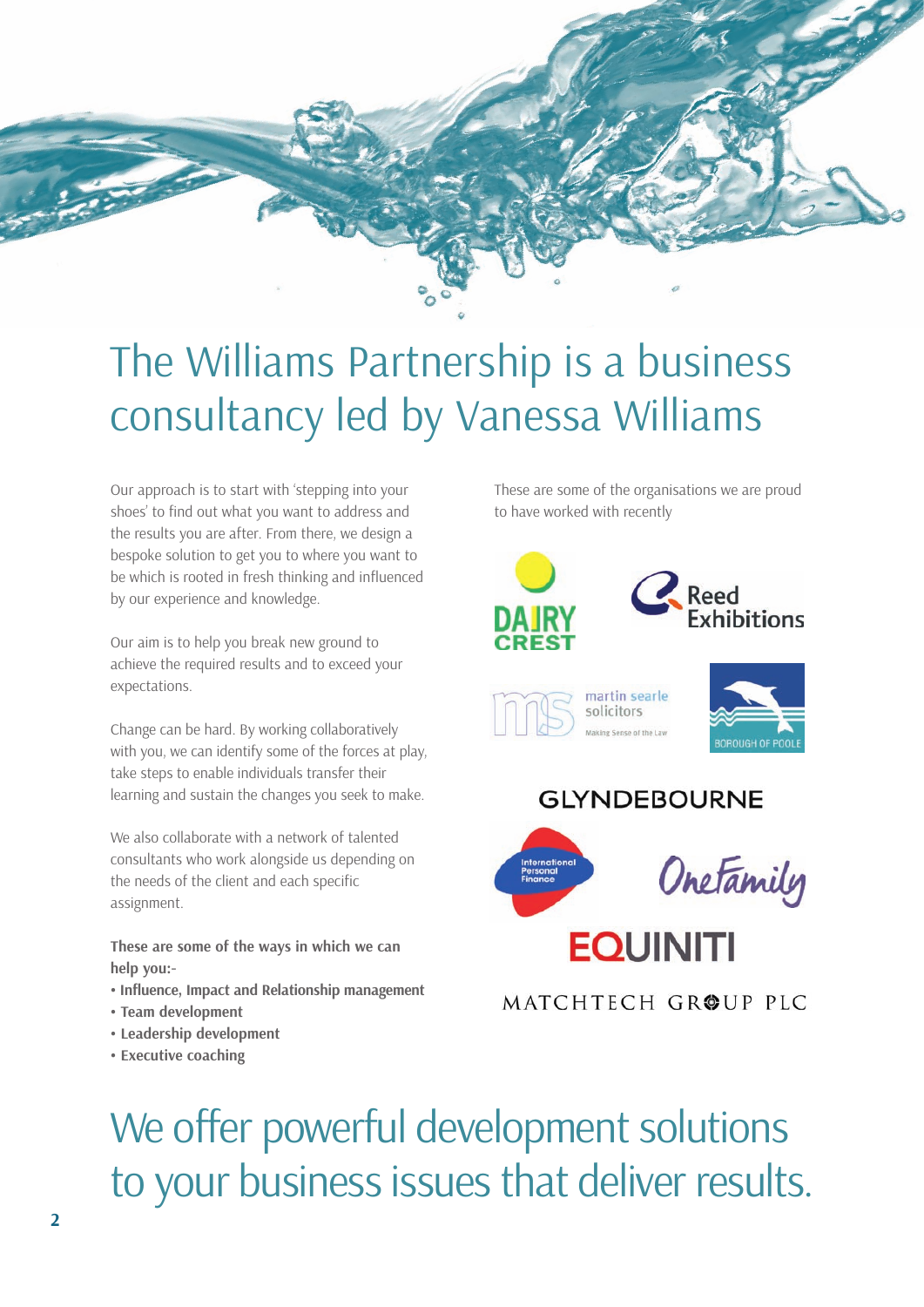

**"What I love about team coaching is the opportunity to work with people in the moment on real business issues. People get to see it 'as it is' and find the small steps to making a big difference." (Vanessa Williams)**

### **Developing teams**

**We help teams deliver better results in 4 ways;** 

**1. One to one Coaching for the team leader; often for those new to a team or new to leading teams. Typical learning includes: how to manage change, to improve relationship, to increase customer satisfaction, engagement or performance, devolve decision making and collaborate with other teams** 

**2. Team Leadership skills workshops for team leaders to develop the awareness, knowledge and skills needed to shift their team into being a high performance team. Typical areas covered include: -** 

- **6 eye model for assessing factors that impinge upon a team's performance**
- **The differences between teams and working groups**
- **Criteria for effective team working**
- **How to interpret and improve team dynamics**
- **An approach for managing change**

**3. Bespoke team development events which are often aimed at either building trust, relationships and performance or achieving a specific task such as a new strategy** 

**4. Systemic team coaching. This is particularly helpful where a 'one off' solution won't work; for example, for mending relationships, changing culture and/or working practices. It improves individual, team and inter-team working bringing about profound changes in behaviour across the system.** 

**It involves working with the team when everyone is in the room and when they are not, paying attention to aspects such as how they collaborate, the extent to which they have a common purpose and shared objectives and issues relating to their external stakeholders.**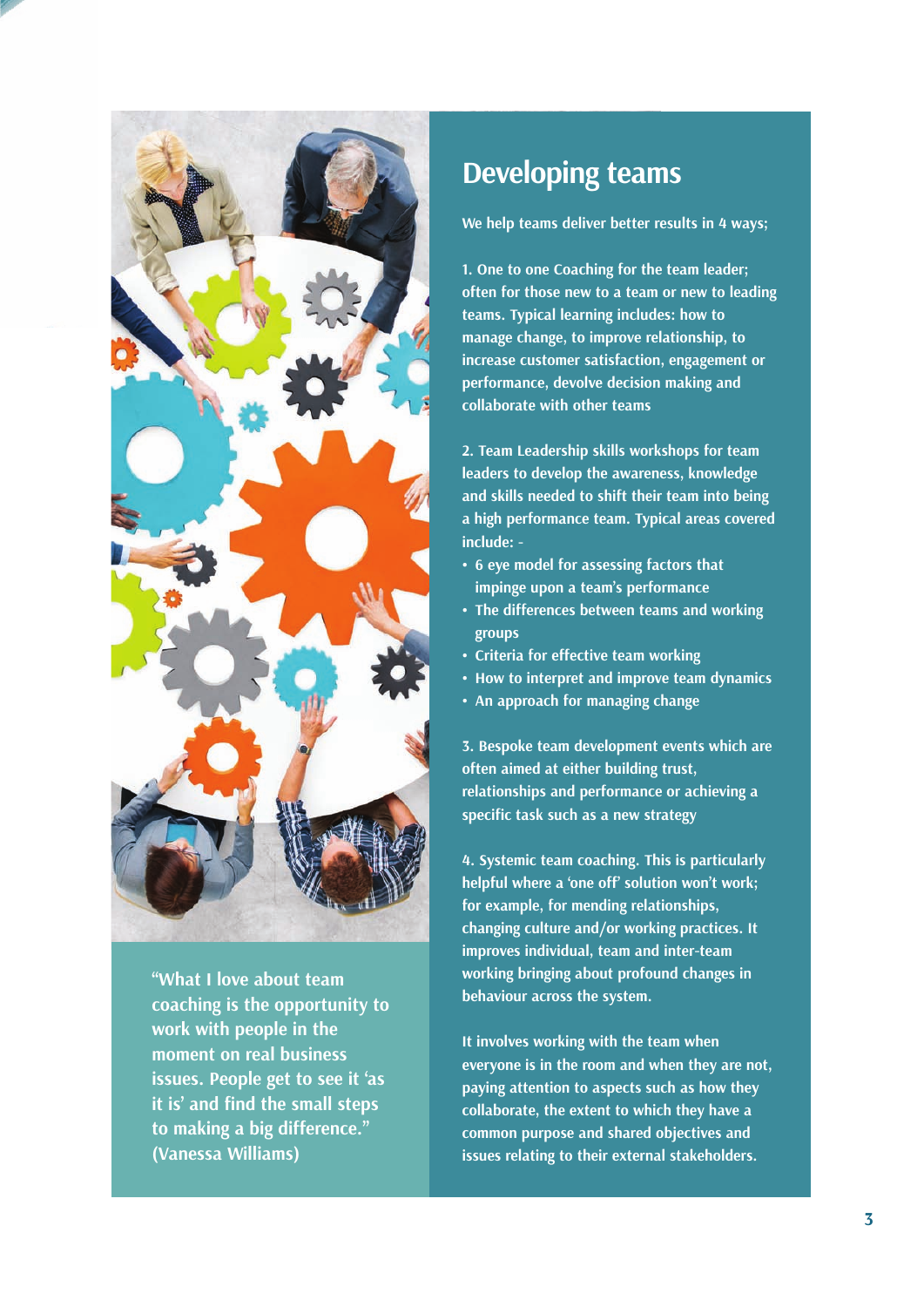## We call our approach **'The White Water Programme'**

We call our approach 'The White Water Programme'. Life in business has never been more uncertain. What does seem constant is the pace of change and the pressure to exceed the previous year's targets. Our programmes enable leaders to navigate this uncertainty; to steer the ship and keep everyone not only on board but giving of their best.

Typically, our programmes run over **three short modules**, supported by one to one coaching, structured around the self, the team and the organisations as follows: -

**"I really love watching managers and technical experts grow into leaders over a series of short workshops. Many have 'light bulb moments' on the way." (Vanessa Williams)**

**1. People leave module 1 clear about their role as leaders, what is expected of them and how they stack up. They have a better understanding of how they come across, how to connect with people and have fruitful conversations. They also know where their learning edge lies** 

**2. People leave module 2 equipped to get better results through others and to take their team, or direct reports, to the next level. They will delegate more effectively and devolve decision making more wisely. They will also work more effectively with other teams and stakeholders** 

**3. Module 3 gets leaders thinking strategically and systemically which improves their decision making, their ability to provide direction and respond to customer demand. They learn how to manage change and break out of silos.**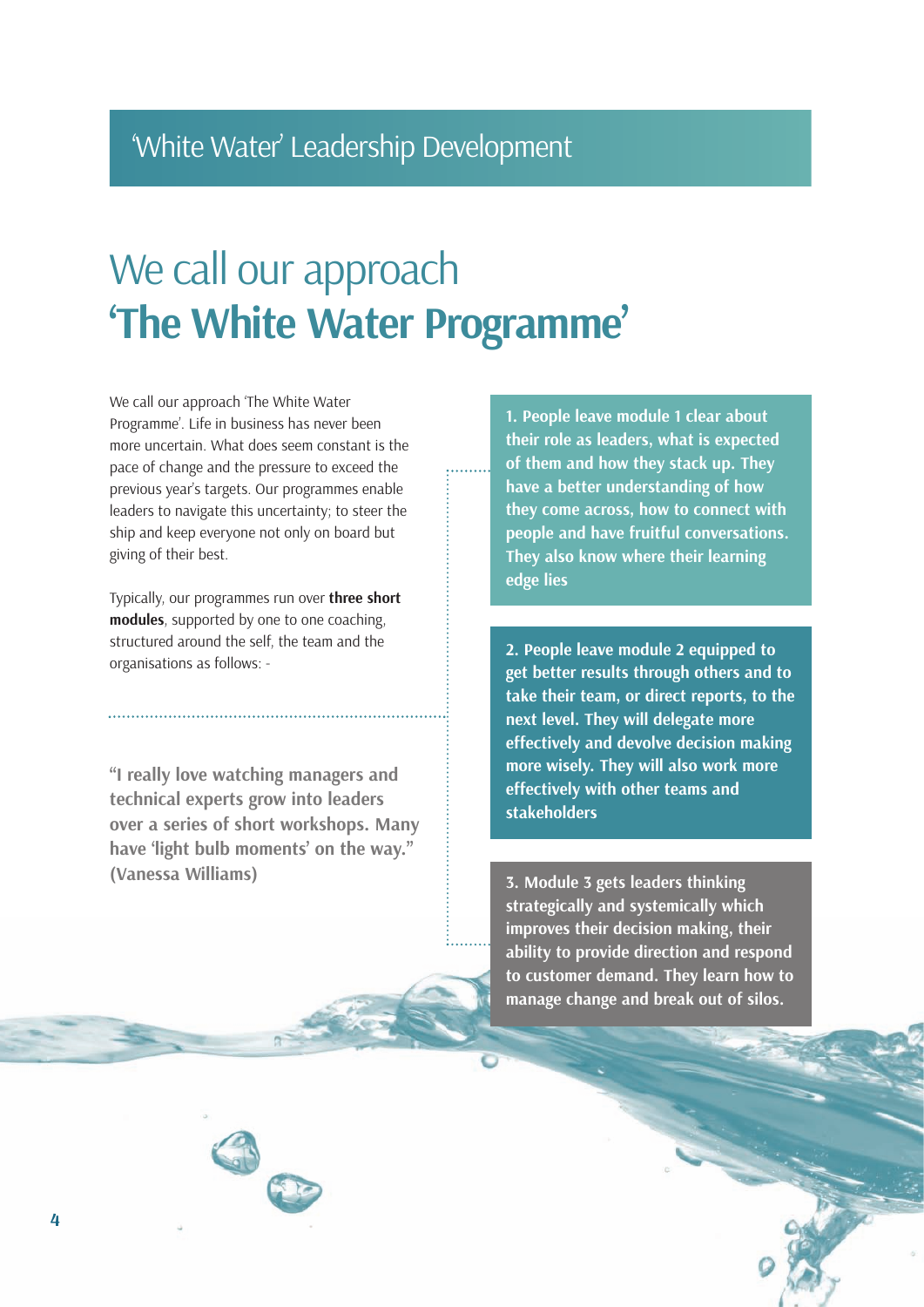Executive coaching provides an opportunity for deeper exploration, insight and new ways of thinking, skills building and knowledge exchange aimed at enabling individuals become more effective and fulfilled in what they do.

We coach leaders across a wide range of business sectors helping them address the challenges they face in a fast changing, pressured and complex environment. Typical examples include working across cultural and geographical boundaries, leading change, building high performance teams, working strategically and managing challenging relationships.

#### **We employ a variety of approaches which include: -**

- Gathering data, including feedback, from selected key stakeholders both before and after the coaching to identify strengths, set and evaluate the coaching agenda
- Facilitating a 'three corner contract' with the 'coachee' and their organisation
- Invite insight, reflection, new approaches, develop new skills and strategies
- Use the coaching relationship itself as an opportunity for experimentation and increasing awareness
- Holding the individual as part of a system and helping them explore how their experience might inform their thinking about the wider organisation and the decisions they take.

A typical coaching programme includes six to ten sessions of two hours over six months and progress is reviewed regularly. Some sessions are by Skype; for those working at a distance as this often mirrors their ways of working.

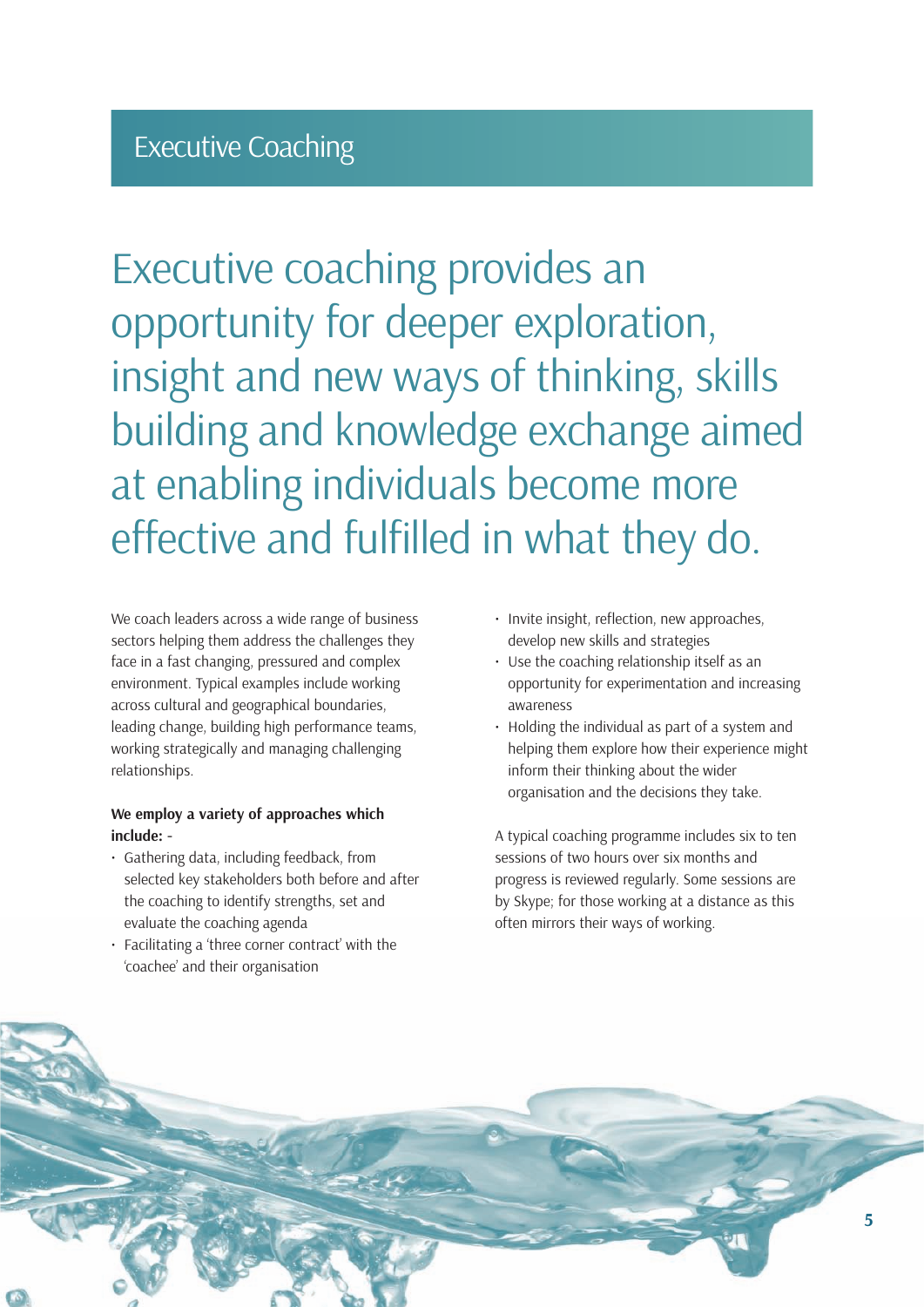### Influence, Impact and Relationship management

We run bespoke 2-3 day programmes that enable people to increase their effectiveness and improve the quality of their relationships.

#### **Target audience; those in a technical, professional, management or leadership role**

#### **Some of the benefits you can expect:-**

- improved success in getting what you want
- the confidence to have a kind of conversation you have not had before
- tools for conversations you find 'tricky' conversations
- improved impact and awareness of how you come across
- tips to influence more effectively by webinar, telephone and email
- skill in both giving and receiving feedback
- tips for managing yourself through any high stress moments
- a tried and tested action plan for a specific meeting

#### **DAY ONE**

**(often over two half days including a webinar) introduces key principles around influence, raises awareness to impact and own style and improves skill in observing others. Participants identify what specifically they want to do differently with the support of 360 feedback obtained beforehand.** 

#### **DAY TWO**

**focuses on developing awareness and skill in a range of behaviours through coaching and feedback. Principles of strategic influence and tactics for handling conflict, games and resistance are discussed prior to planning and rehearsing an important work conversation.** 



#### **HALF TO ONE DAY FOLLOW UP**

**(often includes conference call or webinar) About 4-6 weeks after the programme participants consolidate their learning by means of activities for skill development, reviewing their experience back at work to sustain their progress and identify further options.**

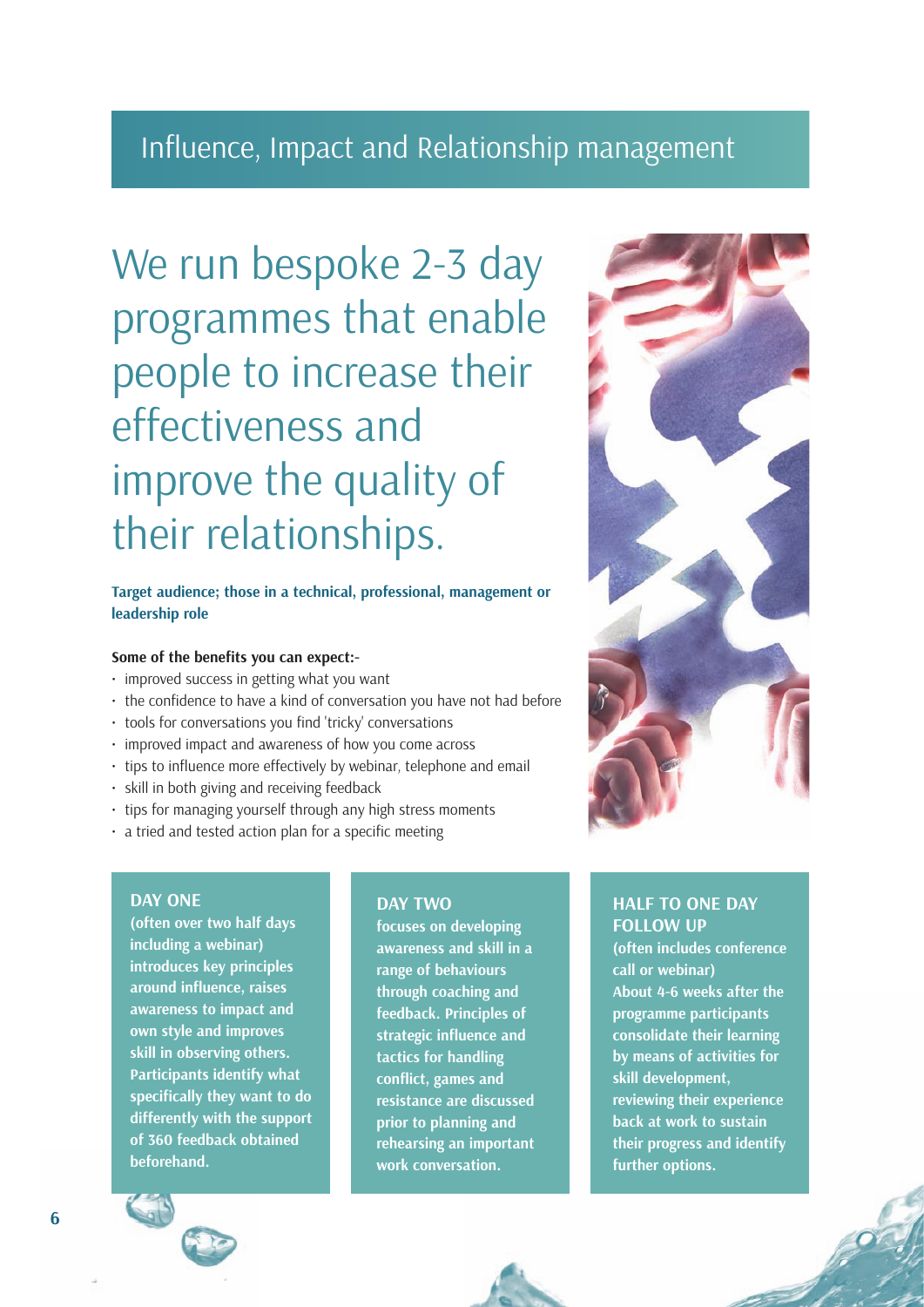## About **Vanessa Williams**

- **A Business consultant with expertise in leadership, team development and executive coaching**
- **Holds an MBA and has a keen interest in Organisational Transactional Analysis**
- **Often described as perceptive, a great listener who quickly gets to the heart of the underlying issues and who balances challenge with support**

Vanessa has significant experience in the areas of Leadership and team development and executive coaching. She blends a systems perspective and psychological understanding with solid business knowledge and experience. She is an NLP Practitioner and licensed to use a number of psychometric instruments including the Torbert Leadership Framework and Myers Briggs personality type indicator.

### **Code of Ethics**

**As a member of the International Transactional Analysis Association, Vanessa adheres to their code of ethics which includes participating in regular professional supervision.**



### **How to get in touch**

e: **vanessa@thewilliamsPartnership.co.uk** t: **07868657539 www.thewilliamsPartnership.co.uk**

"What I love about this work is that people come to see that by making some small adjustments, they can make the changes they are looking for. Many come onto my programmes not having had clear and specific feedback before and it is a pleasure watching them get some powerful insights and leave feeling really clear about what they want to do differently." (Vanessa Williams)